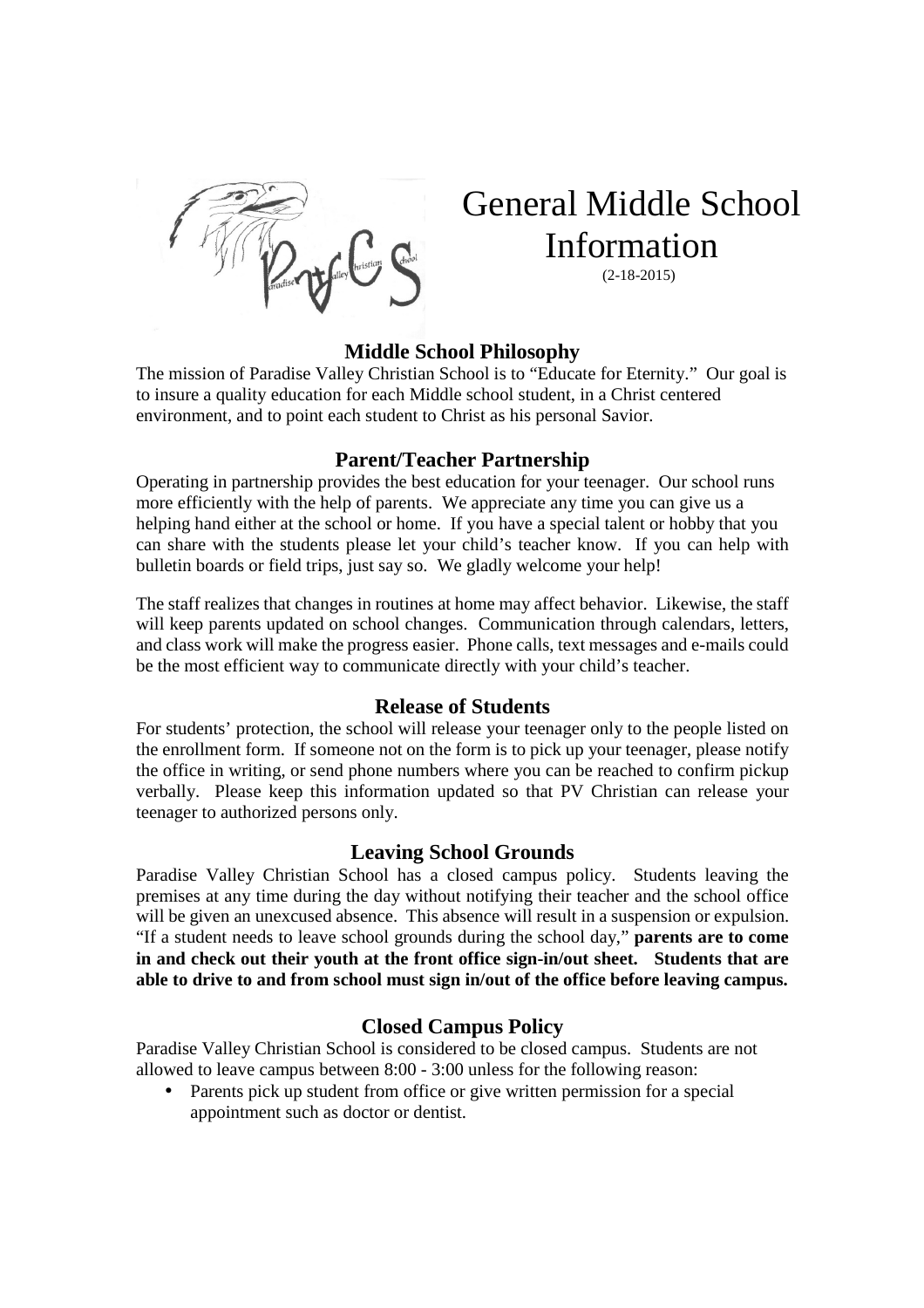Leaving campus to pick up lunch items or going out with fellow classmates is not acceptable.

Student that choose to leave campus without informing administration, signing out in the office, and without parent permission will receive disciplinary action. Disciplinary action could involve suspension or expulsion. Final decision will be left up to the administration.

## **Health/Sickness/Allergies**

Please do not send your child to school if he/she is sick. It is not fair to the other students or to the staff. Fever, vomiting, diarrhea, undiagnosed rash, inflamed or matted eyes, severe cold or sore throat are all symptoms that should keep a child at home. It is usually considered safe after a child has been on an antibiotic for 24 hours.

If a teenager has any of the above symptoms at school, parents will be called and expected to come pick up their teenager within a reasonable time frame. It is our belief that if a student is well enough to come to school, he/she is well enough to participate in all activities. **Please do not ask the school to allow your teenager to remain indoors for more than one (1) consecutive day unless you have a doctor's release.**

If your teenager is allergic to certain foods, etc., please notify your teenager's teacher and the office. Space is provided on the enrollment forms for allergies. Allergy medication can be kept in the school office.

Any medicine given to a teenager at school must be with written permission and handed to a staff person. This is not encouraged, unless doctor, parent and teacher are aware of the situation. **All medication must be kept in the school office**.

#### **Medication Procedure**

- No medication should be kept in a locker including inhalers, cough drops etc.
- All medication must be checked into the school office
- A written request is required. Forms are available at the office.

# **Money**

Students are encouraged not to carry money to school unless there is a definite reason for it. The school is not responsible for loss of money. **A rule of thumb**: "Carry what you can afford to lose."

## **Riding Bikes**

Please lock your bike up to the bike stand in front of the elementary school building. The school will not be responsible for any bikes stolen while parked at the school. Students are not to ride their bike anytime during school hours. All bikes are to be parked immediately upon arrival on school property. At the end of a school day, students riding bikes are to leave immediately following dismissal. No bike riding is allowed in parking lot while waiting for friends before or after school.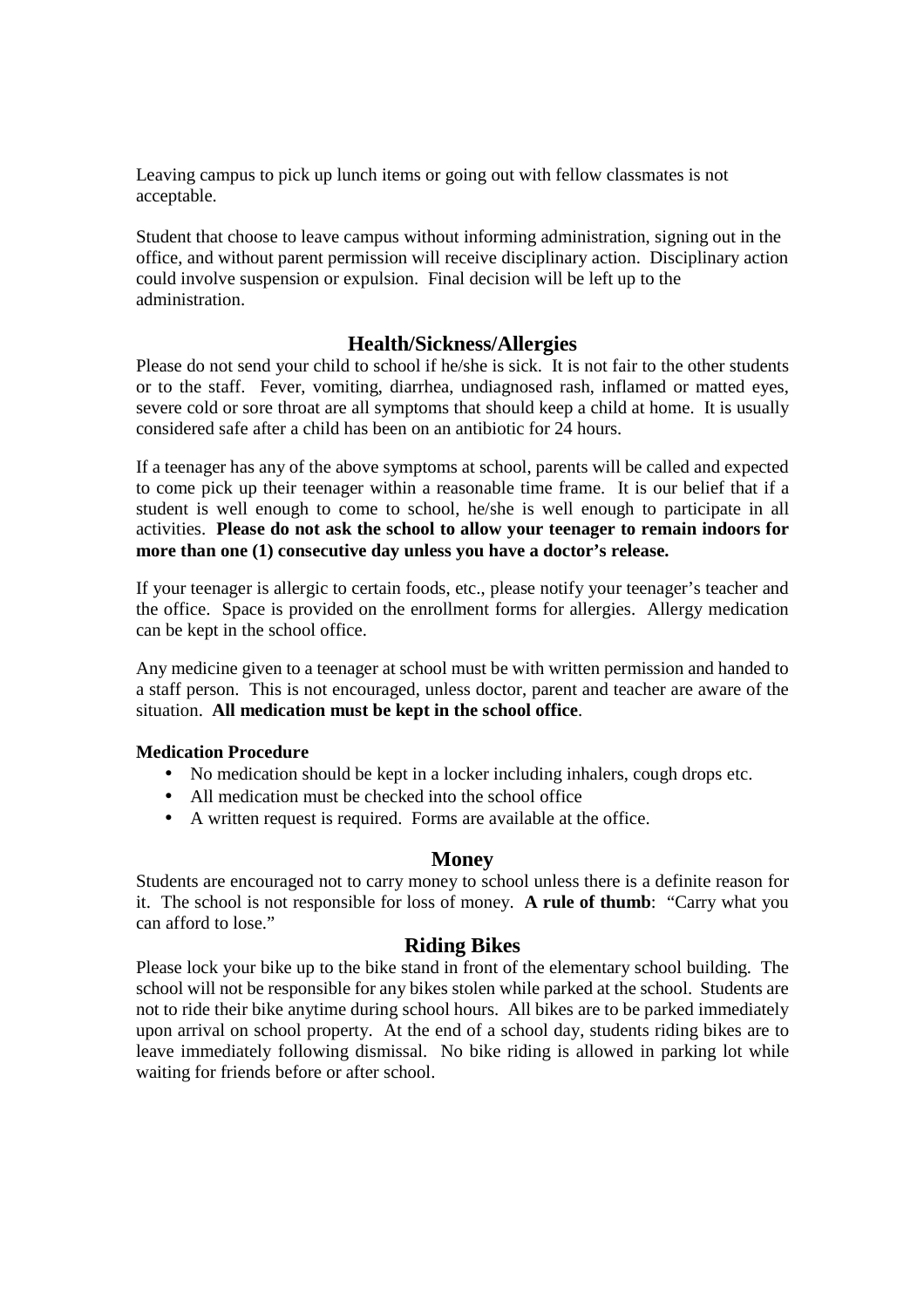## **School Closing: Snow days and Other Emergencies**

In case of extremely bad weather, Paradise Valley Christian School will follow the decision of the Casper public schools. Listen to KTWO or KUYO or wait until a teacher calls your home. Working parents that arrive at the school by 7:30 am may call the teacher or the administrator. The administrator will notify staff as soon as a decision is made.

A list of families and their phone numbers will be available each year to all staff members. Staff members are to keep a copy of this list at home and at school. The office will update the list monthly. This list is a quick and easy way to notify parents of school closing and other emergencies that may arise before or after school hours. Each family will be notified of the emergency or school closure. This phone call may come very early in the morning.

#### **Communication**

It is the desire of Paradise Valley Christian School to communicate to all parents, friends and family of the school in an effective and productive way. Below are some of the ways we promote communication within our school family.

## **Monthly Calendars**

Monthly calendars will be mailed home with the billing each month. Tentative school schedules of events are recorded in this handbook. However, it was prepared during the spring of the previous year. Dates and activities can change over the summer. The school will provide a two-month calendar schedule starting August of each year.

## **E-Mail**:

The school's email address is **pvcs@bresnan.net**. Please feel free to send notes to your child's teacher. These will come into the office and will be distributed right away. Please make sure you identify yourself, because your e-mail may be deleted.

#### **School Website**

**Paradise Valley Christian School has a website. It will updated on a regular bases. Our website is: pvcseagles.com**

#### **Bi-Monthly Newsletter**

The School will mail out the "Eagle News" with the tuition billing during the following months: **September, November, January, March, and May**. If you have articles, please have them submitted to the school office on or before the  $15<sup>th</sup>$  of the months listed above.

**Supplies**  A major problem is that frequently notes given to your student will never arrive home to you, the parent, to read. But you are still the **KEY** to the communication process.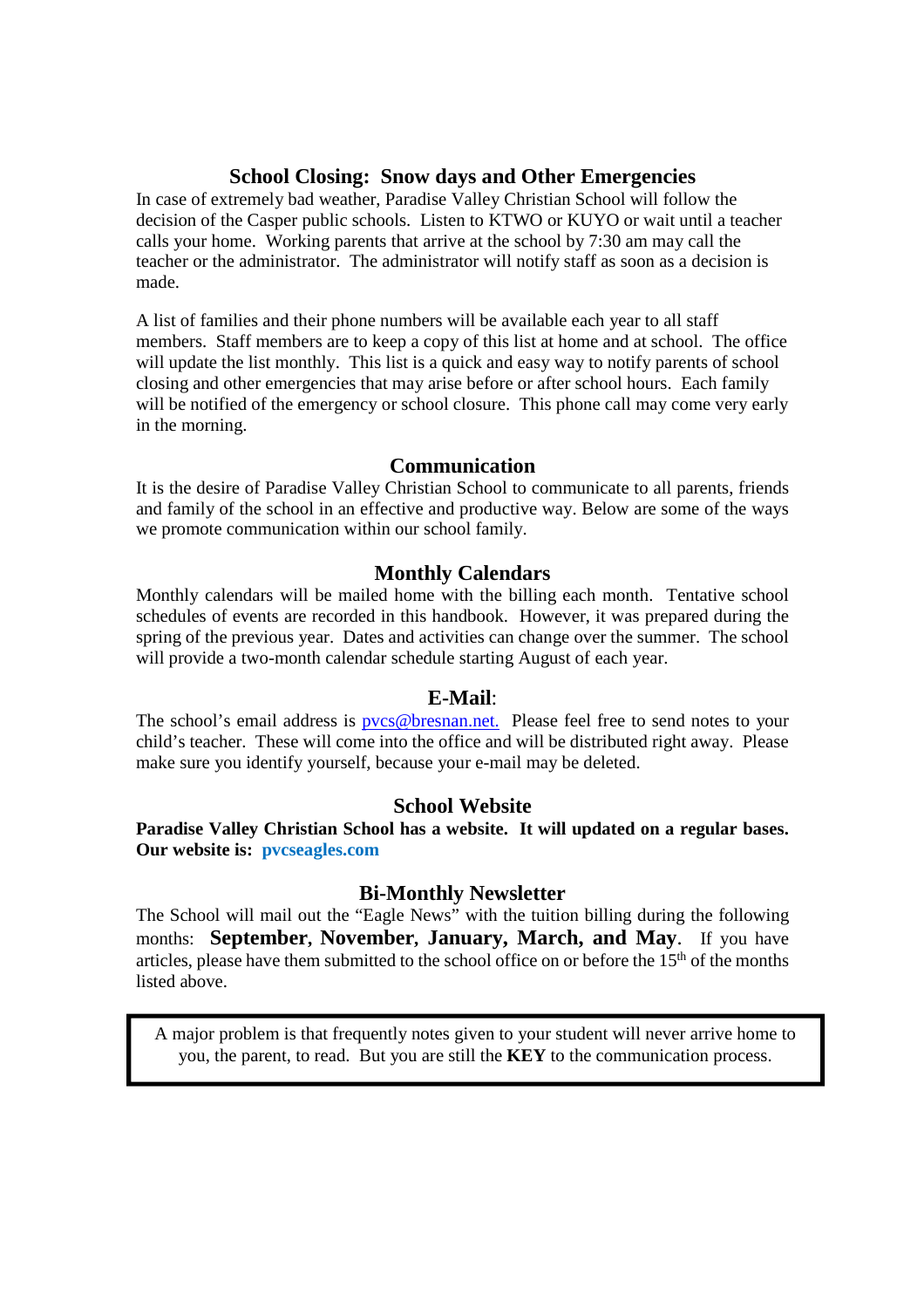## **Student Supplies**

Students are required to have the supplies listed by their teacher for their class every day. Classes are disrupted unnecessarily when a student reports to a class without such items: paper, pencil, Bible, school books, red pens, etc. Supplies need to be replenished on a regular basis.

Students will receive demerits or points off their grades if they are not properly prepared for class. Students are **NOT** to borrow, exchange or sell supplies to one another.

## **Textbooks**

• All textbooks are to be covered during the first week of school. Specific instructions will be given by each teacher. **Book covers:** Softbound – Contact Paper

Hardbound – Paper/fabric cardboard book covers

- All textbooks found lying around will be turned into the "Lost & Found" or the school office.
- Students must pay for books lost or in poor condition. Fines will be assessed accordingly.
- Students found purposely defacing or damaging books (highlighting, scribbling, tearing apart, dropping, writing on, etc.) will be fined.

#### **Unauthorized Items**

Students are not allowed to bring radios, head sets, Game Boys, comic books, calculators, or pagers to school.

## **Telephones**

Presently the school has two phone lines.

- 1. Students must get approval through administrator/secretary or teacher before using the phone.
- 2. The phone is to be used only for necessary phone calls.

#### **Cell Phones**

Cell phones are acceptable only if left at the school office before going to the other building. Students are not allowed to use their cell phones in between or during classes. Administration has final decision if a cell phone becomes a problem.

#### **Lost and Found Items**

Items left in the school overnight will be placed in a large container in the gym. At the end of each month all items that have not been claimed/removed will become property of the school and will be disposed of as deemed best.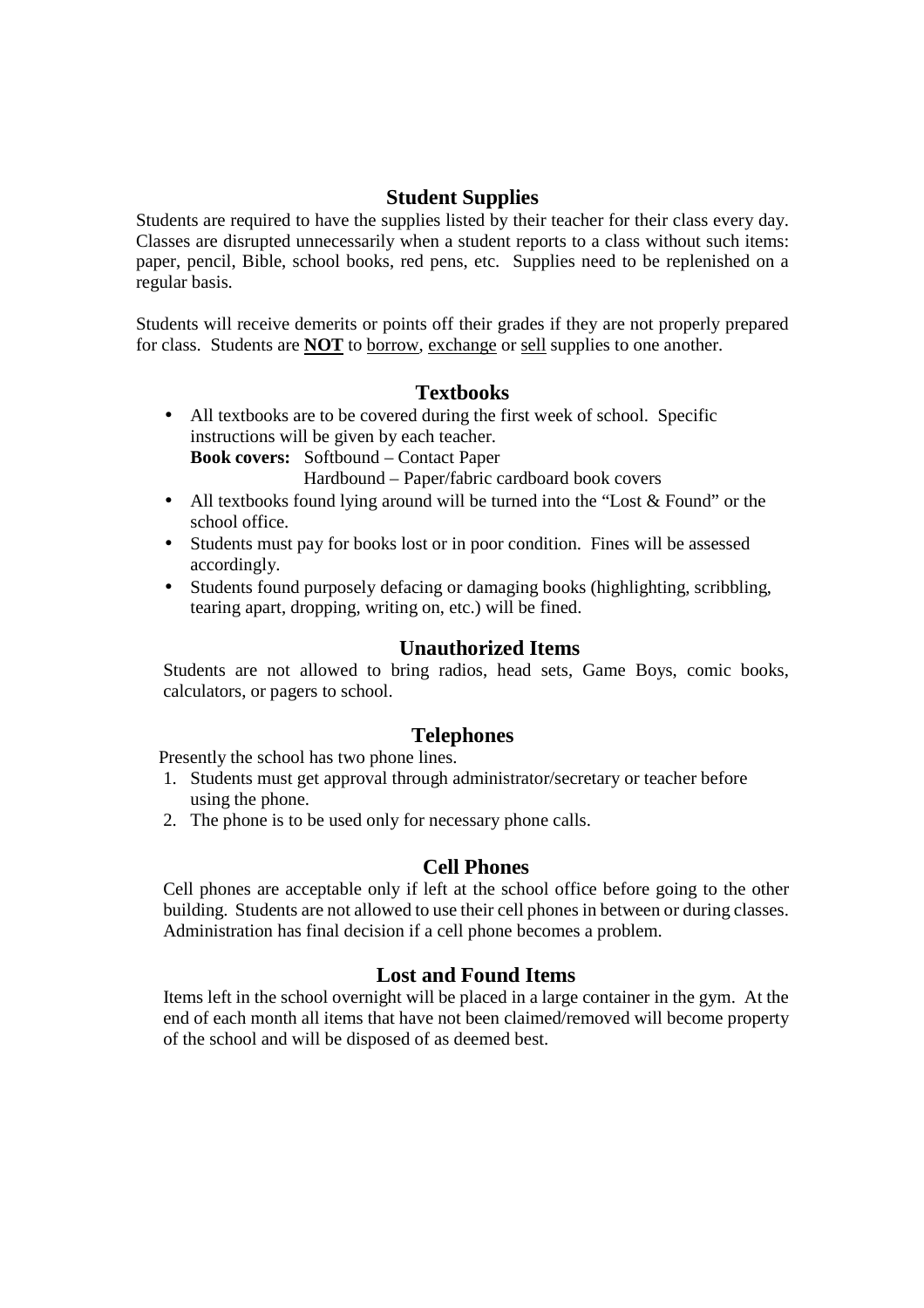## **Daily Lunches, and Hot Lunches**

 **Daily Lunches** are required to be brought by **e**ach student. It should be marked clearly with the student's name. A microwave is available for students' use during lunch. Parents need to provide all needed utensils. Students choosing not to bring their lunch will just not eat. Office will not provide lunches. Please plan ahead.

**Hot Lunches** will be served on Fridays starting the first Friday in September. Parents will be asked to serve and prepare the Hot Lunches throughout the year. The cost per meal will vary and will be decided each fall. Prices will be between \$4.00 - \$4.50.

## **Accident and Emergency Procedure or Natural Disaster**

#### **Mild Playground Accident or Event**

 A student at any time can come to the office and be checked over and given ice for any type of accident that may have occurred while participating in an organized game, etc. The secretary or other staff member will make sure that the student can return to class. Parents may be called if the staff member has questions or concerns about whether or not the cut, scrape, etc. should be checked by a physician.

#### **More serious accident or Event**

If your child is injured more seriously, the office, or person in charge will notify parents as quickly as possible. If parents cannot be reached, the school will call your family physician or medical facility as instructed in writing on your enrollment forms. This gives the school the liberty to use an ambulance or take a child to medical facilities if deemed necessary. The school will always try to reach the parents, but in the event we are unable to contact you, or someone on the emergency form, it's the family's responsibility to accept the expense.

#### **Natural or Unforeseen Disaster**

In the event of a fire, tornado, or other unforeseen disaster, all children and school personnel will be evacuated to the safest location in the area. **(Will meet at the church on 188 Valley Drive.)**

#### **Accident or Injury Insurance**

The school does not carry accidental injury insurance, that covers a student injured at the school. Accidental injuries may happen with students taking part in the activities of the school. The resulting costs of all injuries, including emergency transportation to and from medical facilities, will be the responsibility of the parent. Each student (family) must be covered by his or her own medical insurance. The school is covered by a liability policy.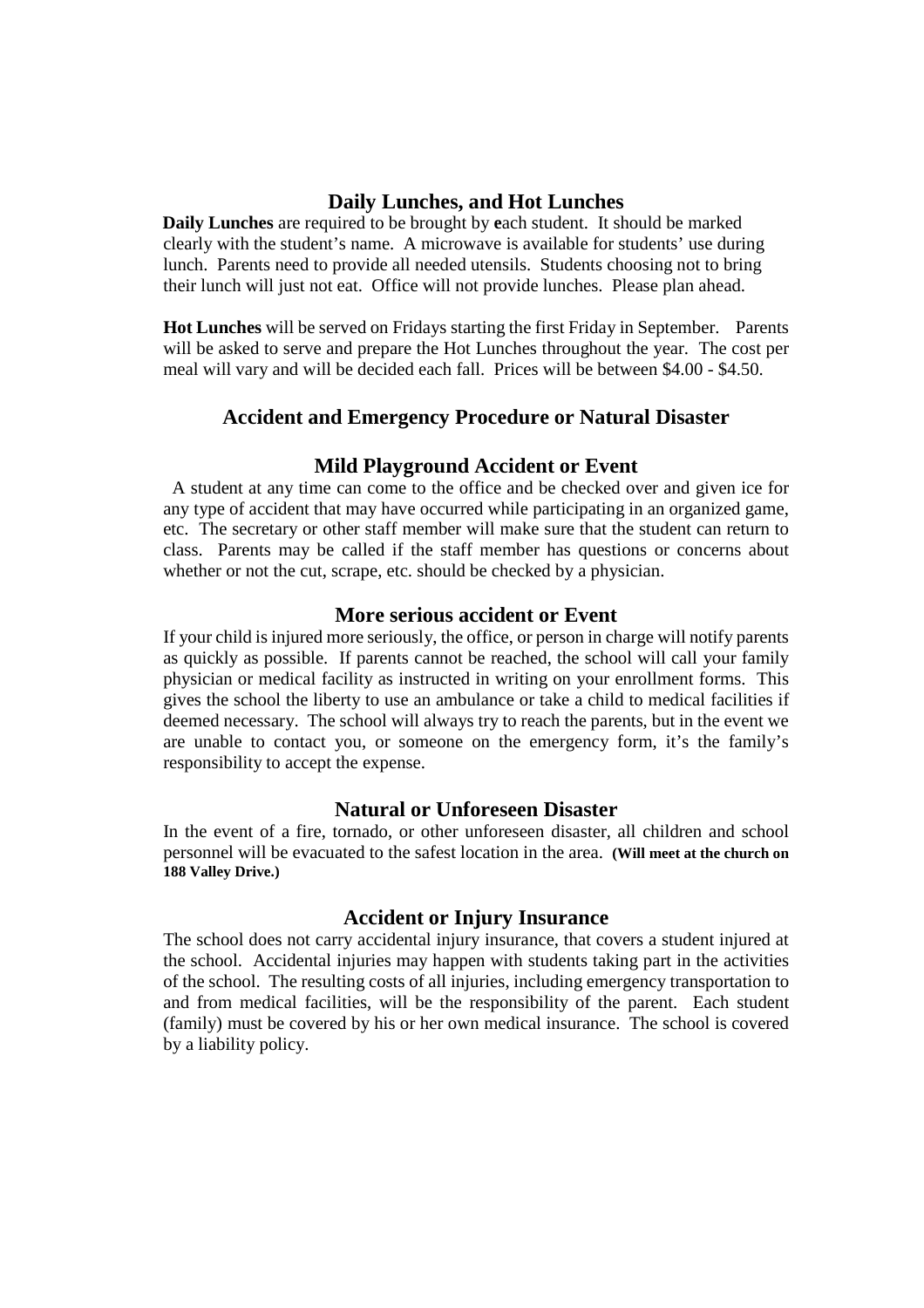# **Transportation Policy**

All students riding in vehicles shall adhere to the following disciplinary and safety rules:

- 1. All passengers are to remain in their seats until the destination has been reached and the vehicle has stopped.
- 2. If seats are assigned by the driver, the assigned seat must be occupied until permission is given to make changes.
- 3. No person will be permitted out of his seat while the vehicle is in motion.
- 4. Talking is permitted in a low, conversational voice.
- 5. Paper and other refuse is to be kept off the floor.
- 6. Obscene or vulgar talk is absolutely forbidden.
- 7. For the safety of all concerned, students are not permitted to have hands or head out of the windows at any time.
- 8. Any person willfully damaging or marring a vehicle will be held responsible for such an action.
- 9. The driver is in charge at all times when students are in the vehicle.
- 10. All occupants are required to wear a seat belt

# **Guidelines for Drivers of School & Privately Owned Vehicles**

- 1. Must enforce all rules for students riding in the vehicle.
- 2. Must agree to abide by all highway laws.
- 3. **Church Vehicles**: Must be listed on church insurance policy
	- Must have a valid WY License
	- No accidents within the last three (3) years
	- No speeding violations within the last five (5) years
	- No DUI violations
- 4. **Privately Owned:** Must have proper insurance coverage for transporting non-family members.

# **Field Trips**

During the course of the school year, opportunities often arise to take classes on field trips pertaining to different units of study. Students experience social conditions beyond the ordinary realm through the field trips. Trips also provide a wonderful opportunity to expand students' horizons and to stimulate language development through conversation.

Costs associated with field trips will be kept to a minimum. You will be notified of purpose, date, time, destination, dress requirement, and cost prior to each trip. A note will be sent home for you to sign giving permission for your child to attend. If a student is disobedient and/or disrespectful during a field trip, the parent will be notified and the next field trip will be taken away from the student and he/she will stay at home for that day doing a special project assigned and agreed upon by student, parent and teacher.

#### **Parents are encouraged to drive for school excursions. See guidelines for driving privately owned vehicles.**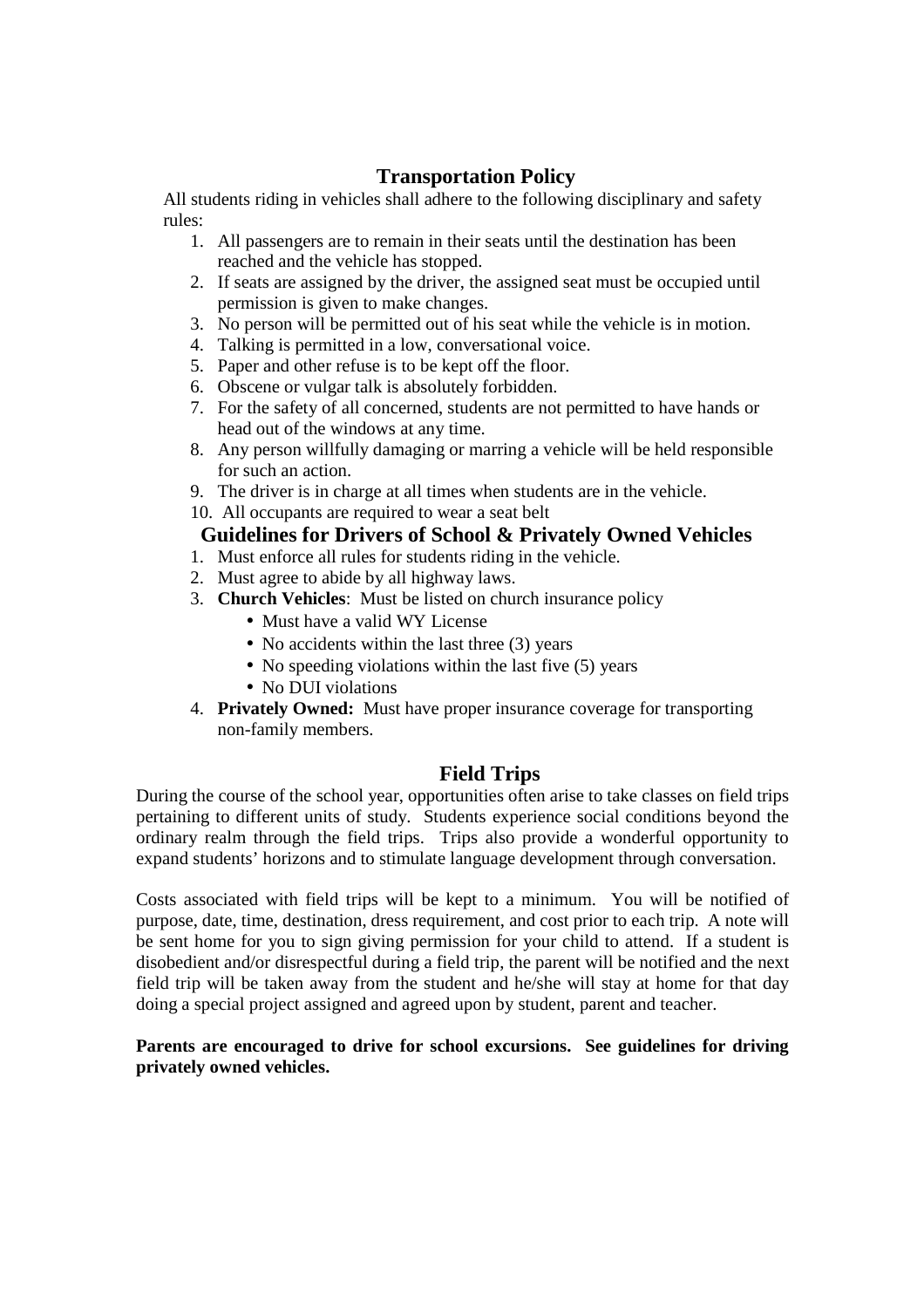#### **+Lockers**

- Each Middle School student will need to provide their own lock. A key to your locker must be given to the school office.
- All lockers must be locked each evening. The school is not held responsible for missing items.
- **Unannounced locker checks** by the administration are legal and will be done regularly throughout the school year. Lockers should be cleaned at least once a week.

## **1 st Time Visitor Policy**

Anyone wishing to visit Middle school classes must clear it with the main office and the administrator. Administration will make every effort to make first time visitors feel welcomed and at home.

# **Visitor Policy for Former PVCS Students**

Students that are not currently enrolled at PVCS must receive permission from principal before being allowed to remain on campus. The administration reserves the right to deny former students to the campus.

## **Attendance Guidelines**

It is extremely important that students realize that any class absence should occur using only with a great deal of discretion. **Parents/legal guardians are expected to call the school on the day of the absence and inform the school of the absence.** All absences should not exceed 15 per semester and will be recorded. At 15 absences the principal, parent and student will have a conference to discuss the situation. Administration will make recommendation on whether student will receive credit. The parents may appeal the outcome to the board. The following situations will be noted.

**Not Counted:** Prearranged school functions, such as field trips, sport trips & student competitions will not count as an absence. Meetings with teachers, principal and other parties to solve or discuss problem issues during a class will not count.

## **Tardy Policy**

School starts at 8:00 a.m. with pledges and classes begin at 8:00 a.m. If students arrive late during pledges, they should get in their class line-up or be considered tardy. Students are required to be in their classroom by 8:00 a.m., but if they arrive late they must stop at the front office and pick up a tardy slip. **Five tardies add up against a student to equal one absence.**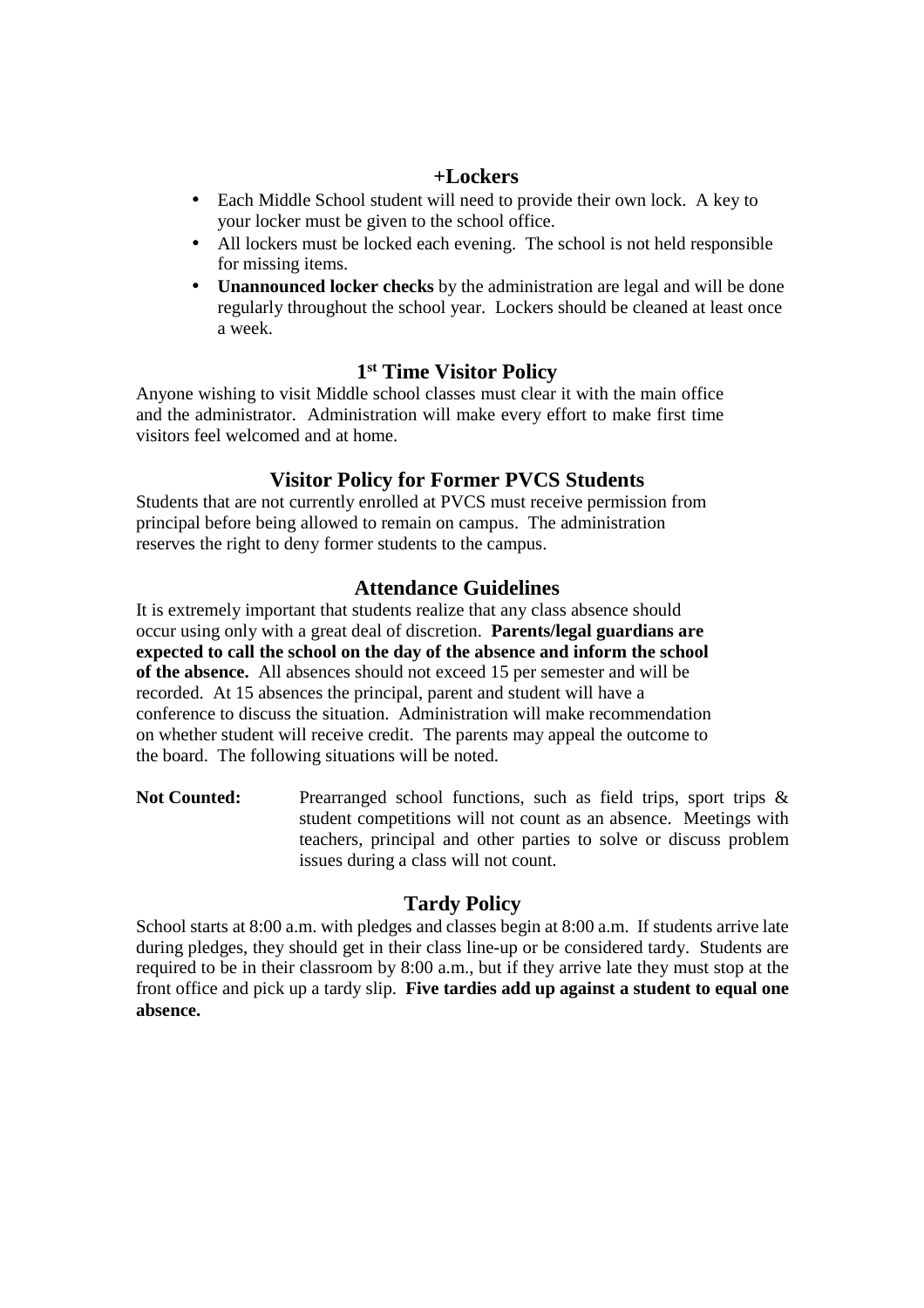# **Truancy Policy**

Skipping school is not allowed.

- **First Time:** Notification of parents, make up missed work (highest grade 69%; 0% will be given on the  $5<sup>th</sup>$  day if no work is attempted.)
- **Second Time:** Notification of parents and two-day suspension. (Highest grade is 69% for all classes if work is completed. 0% will be given on the 5<sup>th</sup> day if no work is completed.)

# **Make Up Work Policy**

Students will have one day for each day absent to make up missed school work, up to five days. Parents/legal guardians are responsible to contact the school and make arrangements to pick up missed schoolwork for student to work on at home, if this is possible. For an extended absence (five days or more) special arrangements should be made with teacher(s) and/or the principal.

**Exception to the above policy:** If homework, and notification of test and quizzes were assigned the day the student was in school, those assignments are due the day the student returns. No makeup day will be allowed in those subjects.

If schoolwork is not turned in at the assigned time the following academic penalties will be enforced.  $1^{st}$  day late – 10 pts. off  $2^{nd}$  day late – 20 pts. off  $3^{rd}$  day late – 30 pts. off  $\ddot{0}$  will be given on the fourth d  $\degree$ <sup>3</sup> $\degree$  will be given on the fourth day

**Make Up Work for Pre-Arranged Absences:** All work must be completed on the day the student returns.

# **Classroom Conduct**

- Students are to be seated with all necessary materials on hand in the classroom when the teacher takes roll.
- Standard operating procedure requires students to listen to the teacher, concentrate on explanation and diligently work on assignment. Students are to speak respectfully to the teacher and to fellow students, regardless of disagreements or misunderstandings.
- Chewing gum is not permitted
- Eating candy or drinking pop other than in the lunch room is not permitted.
- Students are expected to adjust to each teacher's classroom procedures. Students are to obey and respect the teacher's authority to conduct the classroom as they best see fit.

# **Hallway Conduct**

- Be courteous and kind to all others.
- Help keep the school property clean and neat by picking up what you drop.
- Stay out of other students' lockers. Please do not slam the locker doors shut.
- Respect school property.
- Eating food or drinking beverages is not allowed outside the lunch period.